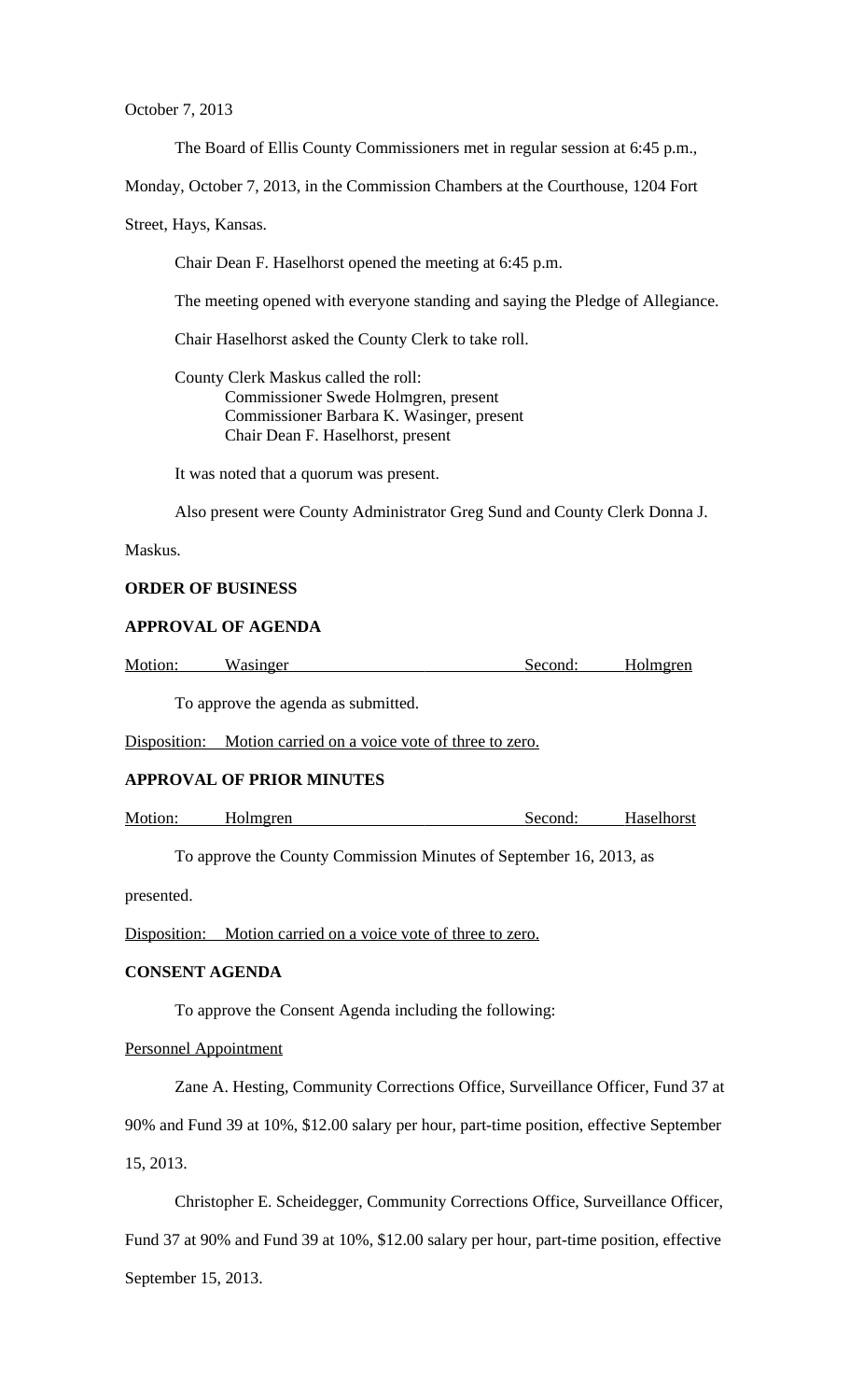### Change of Employee Status

Nathanuie McDermott, Community Corrections Office, resignation effective September 15, 2013.

Janet L. Giersch, Court Trustee Office, employment ended due to change in state child support contract effective September 28, 2013.

Kristie A. Haynes, Court Trustee Office, full-time to part-time classified position, twenty hours per week, salary from \$15.43 to \$8.65 per hour, effective September 28, 2013.

Lee A. Fisher, Court Trustee Office, full-time to part-time classified position, twenty hours per week, \$8.65 per hour, effective September 28, 2013.

Sherry S. Fisher, Court Trustee Office, employment ended due to change in state child support contract effective September 28, 2013.

Kerry L. Wasinger, Court Trustee Office, full-time to part-time classified position, twenty hours per week, \$8.65 per hour, effective September 28, 2013.

Adam Comeau, EMS, part-time to full time position, Range 25, Step 2 at \$10.38 to \$8.97 per hour, effective September 29, 2013.

Brent Rouse, EMS, full-time to part-time position, Range 31, Step 2 at \$11.99 per hour to \$13.91 per hour, effective October 13, 2013.

Ryan Werth, EMS, full time to part-time position, Range 31, Step 2 at \$11.99 per hour to \$13.91 per hour, effective October 13, 2013.

Michael J. Garrison, Noxious Weed Department, resignation effective October 1, 2013.

### Account Payment Claims

Re-issue checks due to check stock on voucher claims dated September 24, 2013 at \$15,977.40.

Re-issue checks due to check stock on voucher claims dated September 24, 2013 at \$13,793.54.

Purchasing Card Claims dated September 25, 2013 at \$58,285.71.

Health Insurance Claims dated September 30, 2013 at \$195,973.32.

Re-issue checks due to check stock on voucher claims dated October 2, 2013 at

### \$10,000.00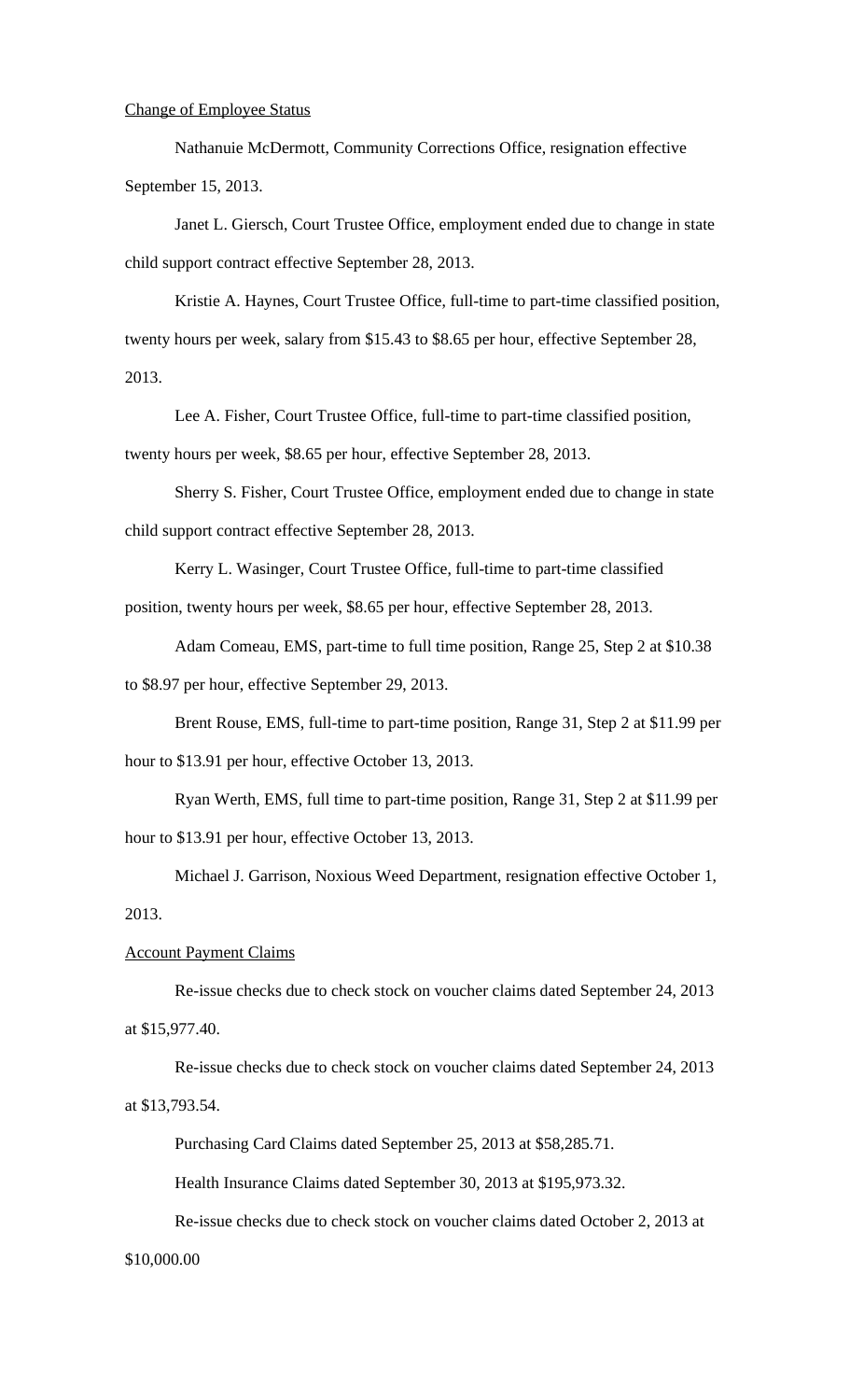Re-issue checks due to check stock on voucher claims dated October 2, 2013 at \$9,850.35.

Re-issue checks due to check stock on voucher claims dated October 2, 2013 at \$9,012.19.

Re-issue checks due to check stock on voucher claims dated October 2, 2013 at \$1,973.18.

Special Voucher Claims on Rural Water District Number 1C dated October 3,

# 2013 at \$20.39.

Voucher Claims dated October 8, 2013 at \$483,429.59.

# Payroll Claims

Payroll Register dated September 20, 2013 in the amount of \$150,744.65 for payroll deductions and \$207,653.42 for payroll claims.

Payroll Register dated October 4, 2013 in the amount of \$140,666.67 for payroll deductions and \$199,375.15 for payroll claims.

## Approval of RWD 1C KANSTEP Project Payment Request Number 9

Payment request Number 9 for the Community Development Block Grant

(CDBG), Number 12-ST-003 at \$40,000, for the Rural Water District Number 1C.

## Approval of KCAMP Amended Bylaws and Inter local Agreement

Approve the KCAMP amended bylaws and Inter-local Agreement as presented. Purchase Order

Purchase Order Number 7113 to Computer Cop, Sheriff's Department, on internet monitoring software at \$3,000.

Disposition: Motion carried on a voice vote of three to zero.

# **REGULAR AGENDA**

## COUNTY TREASURER OATH OF OFFICE

County Clerk/Election Officer Donna J. Maskus administered the Oath of Office to Ann Pfeifer as the Ellis County Treasurer, effective October 8, 2013. Pfeifer is the County's first female Treasurer elected to the office in Ellis County per the Ellis County Historical Society.

# COUNTY EXTENSION OFFICE REPORT – SUSAN SCHLICHTING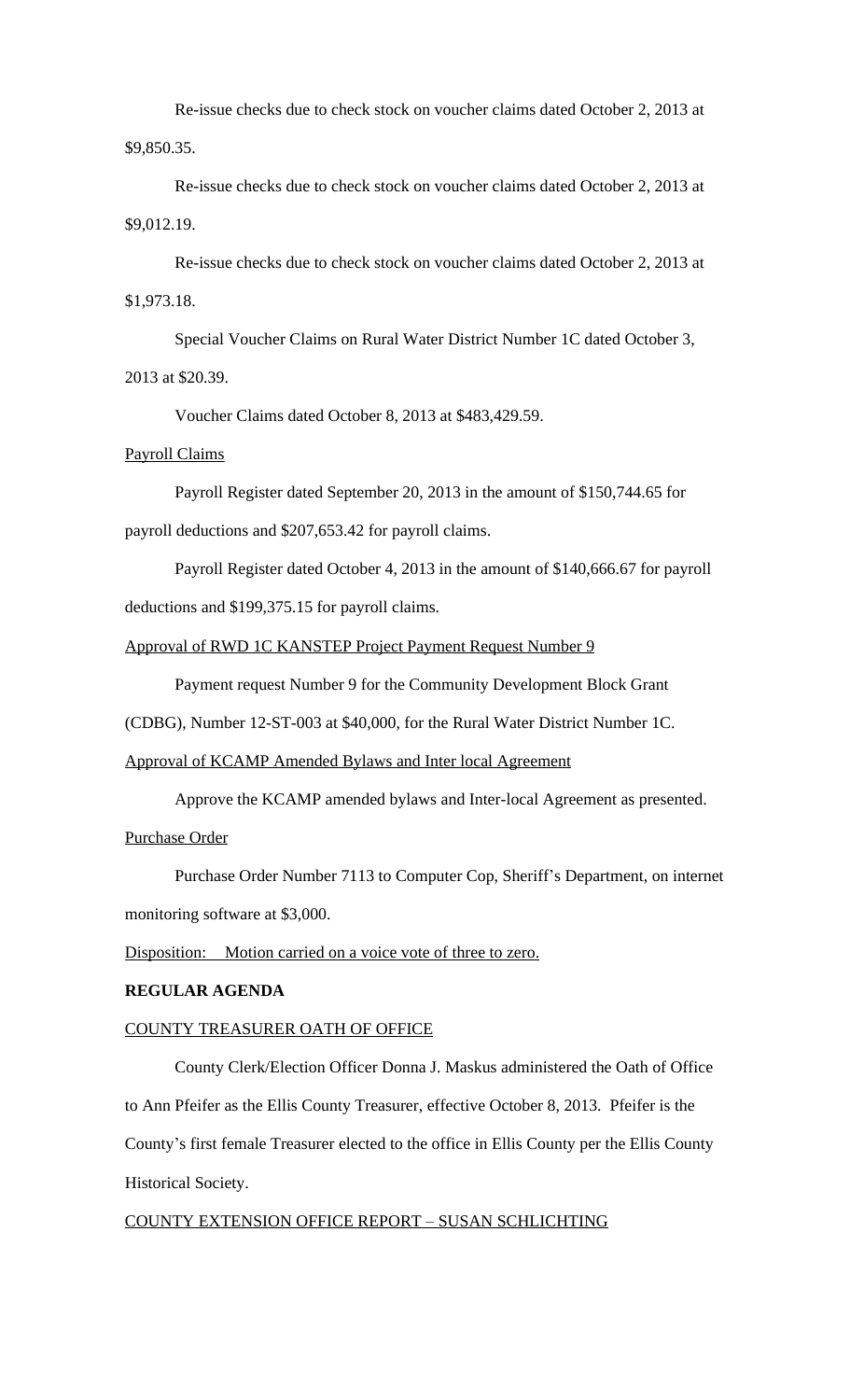Ellis County Extension Agent Schlichting updated the Commissioners on current activities with the Extension Office including activities during National 4-H Week with maps and apps activities with geo spatial map design with youth in Hays, Ellis, and Victoria; 4-H Week coloring contest, displays on 4-H activities and projects, 4-H outreach programs in "clowning around" in Ellis and Hays; and youth from the area participated in the Northwest Kansas Youth Forum held in Hays with the keynote speaker former Ellis County 4-Her Chelsey Smith. Agent Schlichting invited Commissioners to attend the upcoming 4-H Achievement Banquet to help celebrate the success of Ellis County 4-H Members. Agent Schlichting reported on the upcoming Extension Programs including aging concerns, real estate, and fraud protection/cyber security.

## APPRAISER – DEAN DENNING LETTER OF RETIREMENT

County Appraiser Dean Denning announced that he will be retiring December, 2013, with almost 25 years of service as Ellis County Appraiser. Denning stated that he has had the pleasure to work with 15 Ellis County Commissioners over his years. Mr. Denning highlighted several experiences in his years as Ellis County Appraiser.

Commissioners thanked Appraiser Denning for his years of service to Ellis County.

### **PUBLIC WORKS**

### HIGHWAY 40 EAST PROJECT

County Administrator Sund stated that Public Works Director Mike Graf had advertised bids for the Highway 40 East Project. The bids will be opened on October 23, 2013, with plans for the bids to be awarded in November.

### NORTHWEST KANSAS COUNTY OFFICIALS MEETING

The Northwest Kansas County Officials Meeting will be held in Lebanon, Smith County, October 16, 2013, with Commissioner Wasinger, Public Works Director Mike Graf, and County Administrator Sund planning to attend the meeting.

#### OFF-SYSTEM BRIDGE FUNDING AWARD

County Administrator Sund announced that Ellis County has been awarded a State 2015 Off-System Bridge Funding Grant for a bridge located southwest of Antonino. This Ellis County award of nearly \$1 million dollars is part of \$8.2 million for the 2015 awarded statewide for 2015 projects.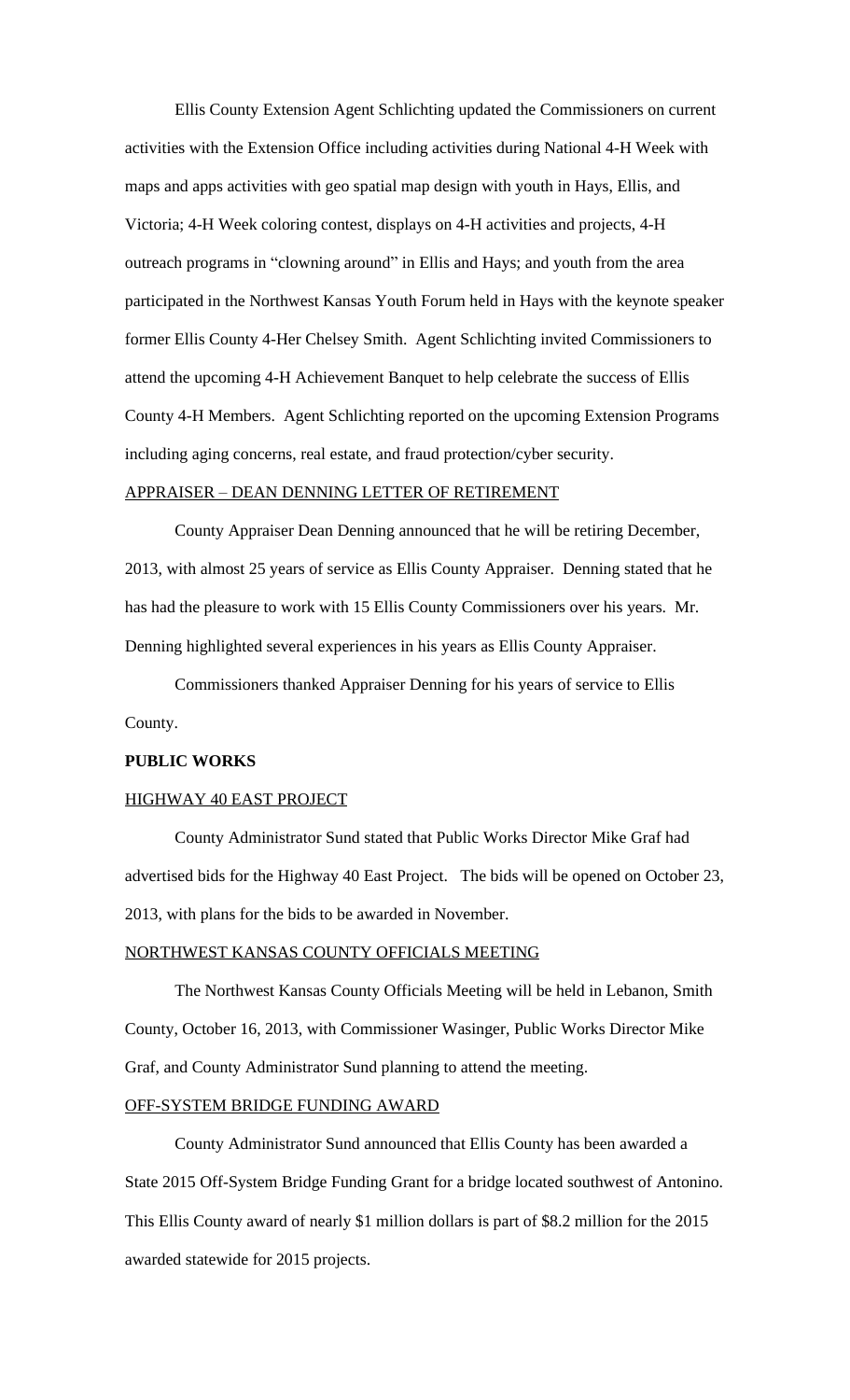#### FENCE VIEWING

Commissioners Holmgren and Haselhorst along with Public Works Director Mike Graf had been appointed to the fence viewing committee to address the complaint filed by Robert Boardman. It was noted the County needs to set a date and time for the fence viewing committee to meet at the site. Notice must be sent to the parties. The viewing was set for Wednesday, October 16, 2:00 p.m., at the site.

#### KIRKHAM MICHAEL CLIENT APPRECIATION DINNER AT KAC CONFERENCE

Commissioners Holmgren and Haselhorst, Public Works Director Graf, and County Administrator Sund will be attending the Kirkham Michael Client Appreciation Dinner during the KAC Conference.

#### **Emergency Medical Services (EMS)**

### AUGUST EMS ACTIVITY REPORT

EMS Director McCue presented the EMS August Activity Report. There were 184 patient transports and \$83,976.05 fees collected. McCue explained that the State Setoff Program has been better in collecting delinquent payments through the State's tax refund program than having collection agencies; for this reason, EMS uses the State Set-Off Program.

### RATE INCREASES

Emergency Medical Services Director (EMS) Kerry McCue stated that ambulance rates have not changed since 2009 in Ellis County. McCue found current EMS charges are lower than the surrounding counties. He said it is important to keep EMS rates comparable so providers do not shop around. In addition, they need to be reasonable to insure that write-offs do not increase.

McCue proposed the following rate increases to the current ambulance services:

Basic Life Support non-emergency: \$375 to \$450 BLS Emergency: \$450 to \$500 Advanced Life Support (ALS) Level 1: \$375 to \$550 Advanced Life Support (ALS) Emergency 1: \$550 to \$650 Advanced Life Support (ALS) Level 2: \$650 to \$750 Special Care: \$750 to \$950 Mileage reimbursement: \$10 to \$15 Half-hour wait time: \$20 to \$50 Drug Administration, plus drug cost: \$50 to \$175 Non-profit ambulance stand-bys (at a high school game, for instance) from \$90 to \$125 for the first 4 hours and \$50 an hour after the 4 hours Ambulance standbys for a profit location: \$125 total to \$75 per hour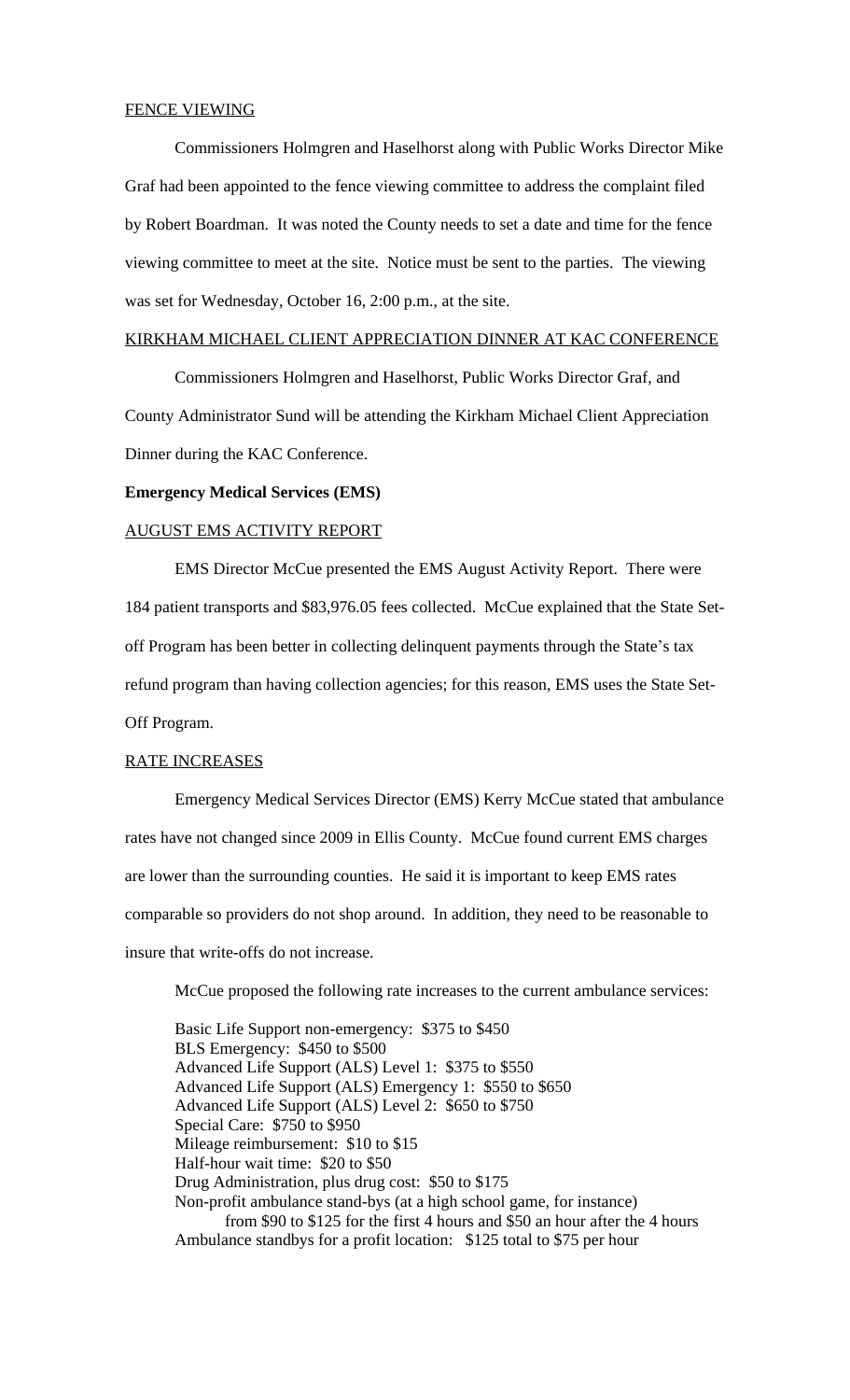McCue noted that they have added being on stand-by at the soccer and wrestling events, as they also cover the races held at the Ellis County Speedway.

| Motion: | Holmgren | Second: | Wasinger |
|---------|----------|---------|----------|
|         |          |         |          |
|         |          |         |          |

To approve the proposed EMS rates effective January 1, 2014.

Disposition: Motion carried by a voice vote of three to zero.

# **PUBLIC HEALTH**

# ACTIVITY REPORT – AUGUST, 2013

The Commissioners reviewed the August Health Department Report. It was noted that 68 flu vaccines had been given through the County Health Department through August.

# **COUNTY ADMINISTRATOR**

# COUNTY COUNSELOR MEETING ATTENDANCE

Sund noted that County Counselor Bill Jeter has not had an increase in fees since 2002. Sund said in addressing the desire to have Mr. Jeter attend Commission Meetings, it opens the door to a discussion of rates. Mr. Jeter proposed two options; an inclusive retainer or continuing the current hourly charges with an increase in hourly fee rate. The retainer would include his attendance at County Commission Meetings. Currently County Counselor Jeter has a conflict with the current Commission Meeting dates and a time. Therefore, the Commission may need to consider setting a new meeting date and/or time.

Commissioners do agree that they would like to have County Counselor Bill Jeter present at their meetings. No decision was made at this time.

## COURTHOUSE NATIONAL HISTORIC DESIGNATION

Treanor Architects had asked if the Commission wish to nominate the Ellis County Courthouse to the National Register of Historic Places. If approved then Kansas Tax Credits could be earned and then sold to an income producing entity. Past history has show a return of \$0.85 to \$0.87 returned on the dollar of the project cost by selling tax credits.

Commissioners were concerned with the requirements that would come with a National Historic Register designation. Sund said he will seek more information. No action was taken.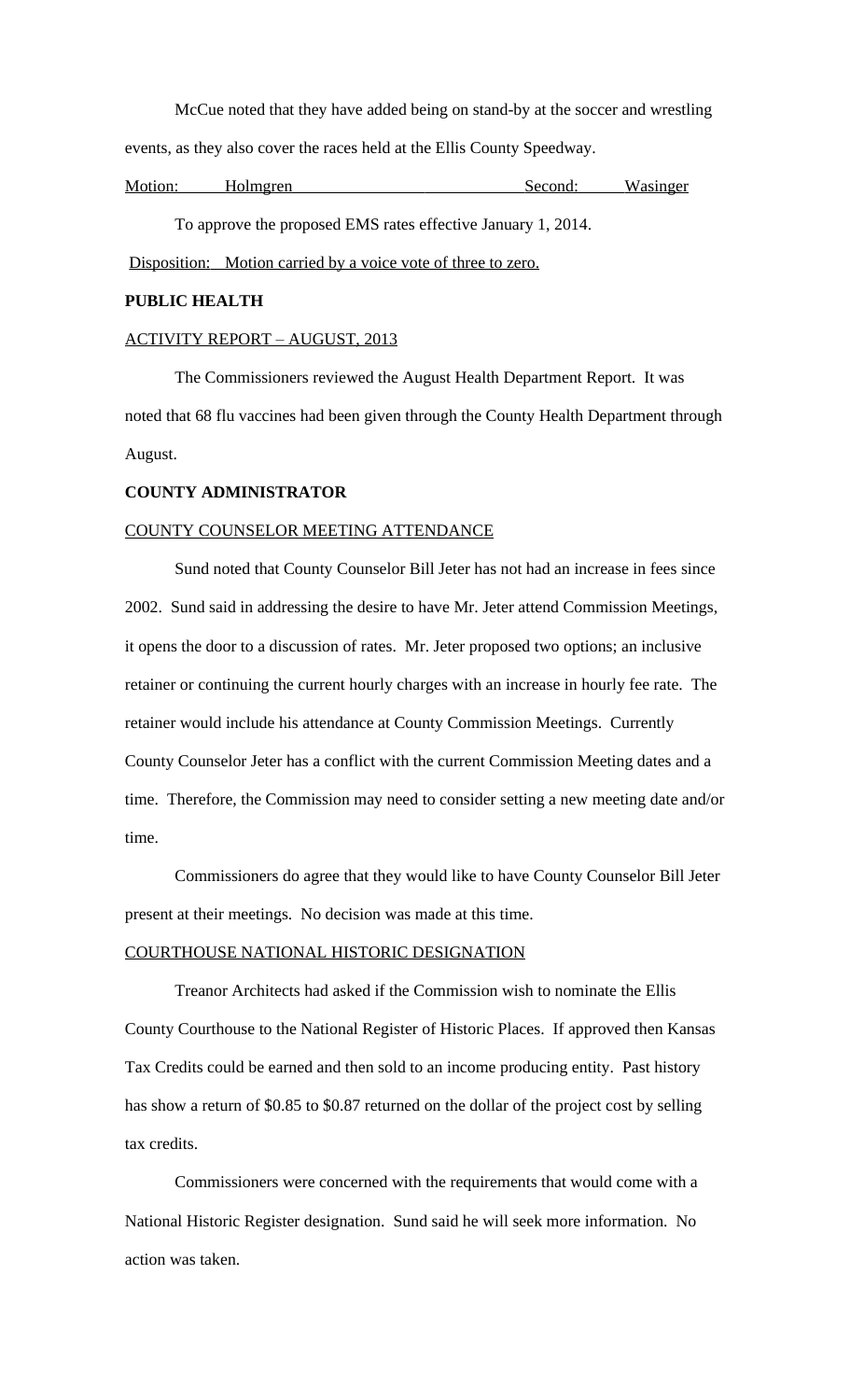### MIDWEST ENERGY, INCORPORATED, BOARD MEMBER ELECTION

Commissioners did review the Midwest Energy 2013 Official Ballot in voting for District 1, District 3, and District 5 Board of Directors.

| Motion: | Holmgren | Second: | Haselhorst |
|---------|----------|---------|------------|
|         |          |         |            |

To vote for Lon Frahm, District 1; Keith Miller, District 3; and John Blackwell, District 5.

Disposition: Motion carried by a voice vote of three to zero.

#### REIMBURSED EXPENDITURES

County Administrator Sund discussed that when the County's Auditors presented the 2012 Audit in July, they changed the accounting for reimbursements. Sund said this has caused major concerns among department heads because it reverses many years of historic practice and may lead to not having sufficient budget dollars to operate for the entire year since some departments use reimbursable revenue dollars to help their budgets. In addition, without ability to plan for this change in practice, the County will need to use Contingency dollars to support budgets through 2014. Therefore, County Administrator Sund has asked if dollars in the emergency contingency could be used to help County Budgets work through these two budget years.

A meeting is scheduled with County Departments and the auditors to discuss the change in how some revenues are handled in the County Budgets. Sund said he will have more information on this subject in the near future.

### RADIO UPGRADE PROJECT BILL

Sund presented a bill for \$31,553.70 from Nex-Tech for work on the radio system since completion of the re-banding project. He said they created new templates and installed encryption; the set-up on additional radios was not included in the re-banding project.

Commissioners Wasinger asked that the entire bill not be paid until the services are completed.

Commissioner Haselhorst asked "When will the project be completed"?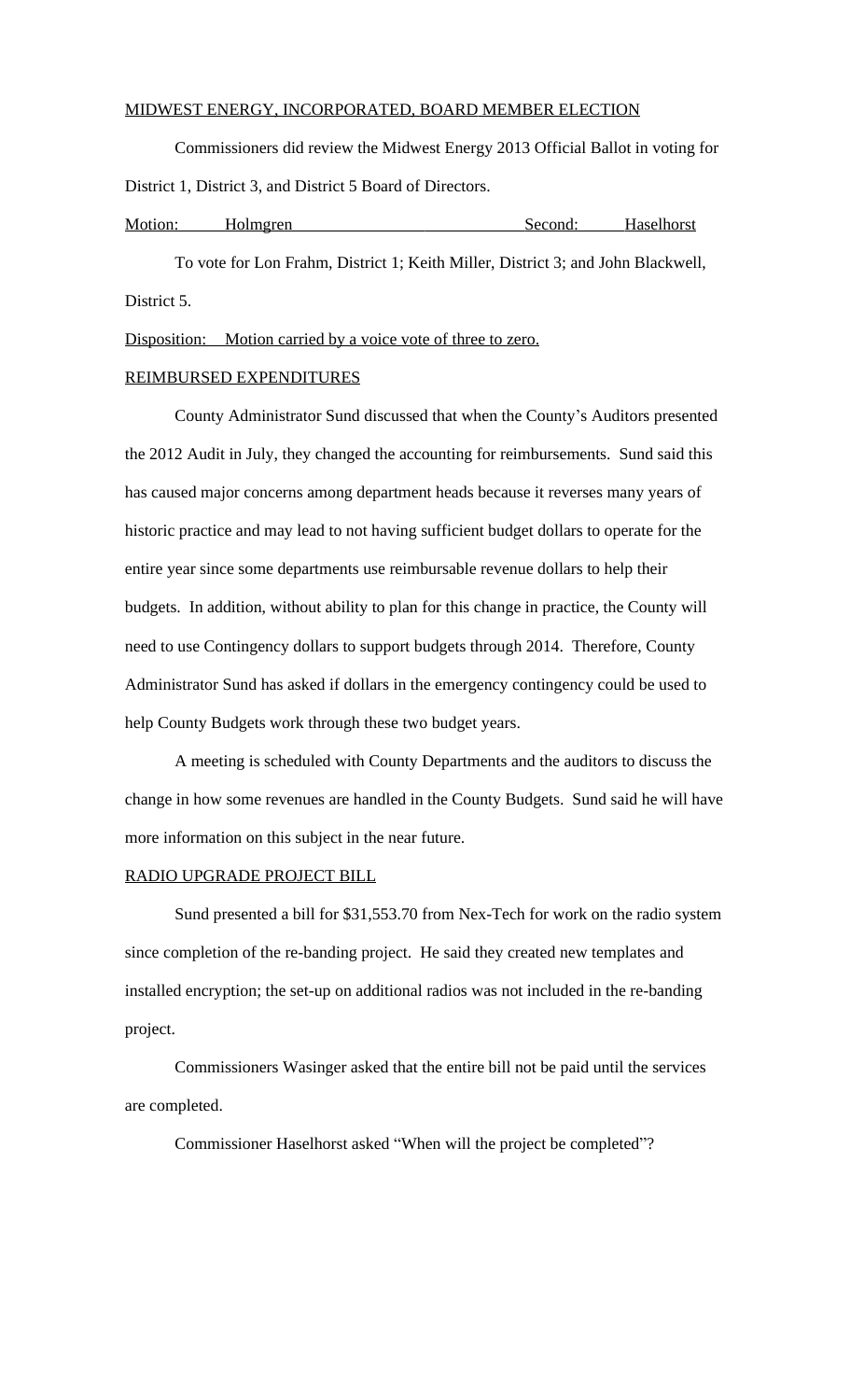#### ICMA CONFERENCE

County Administrator Sund reported on the ICMA Conference that he had attended. Sund stated that the conference was really good with several keynote speakers that were excellent.

### KLPG MEETING

County Administrator Sund reported on the KLPG Meeting that he had attended with water issues; endanger species, housing issues and oil and gas depletion discussed. CONSTRUCTION MANAGER AT RISK SELECTION PROCESS

County Administrator Sund announced that five firms submitted proposals on the construction manager at risk selection process.

Commissioners expressed that hiring a construction manager is not a good use of tax dollars.

| Motion: | Wasinger | Second: | Holmgren |
|---------|----------|---------|----------|
|         |          |         |          |

To withdraw from seeking a Project Construction Manager for the Courthouse,

Law Enforcement Center and Emergency Medical Services/Rural Fire Projects.

Disposition: Motion carried by a voice vote of three to zero.

### COMMISSION TABLE FOR ADMINISTRATIVE CENTER

County Administrator Sund asked for input from the Commission on the table needs for the Administrative Center, 718 Main Building Project. They want to consider the needs of the ten member Zoning Board which would meet at this location, and the needs of the County Commission. Commissioners would like to see some options and prices on some table arrangements.

### MONTHLY FINANCIAL REPORT – AUGUST 2013

No comments were given on the August 2013 Financial Report.

## **EXECUTIVE SESSION**

Motion: Holmgren Second: Wasinger

To go into Executive Session at 8:37 p.m., to not exceed 15 minutes to continue discussion not involving an elected official.

Disposition: Motion carried by a voice vote of three to zero.

The Open Meeting resumed at 8:52 p.m. with no action taken.

## **COUNTY COMMISSION**